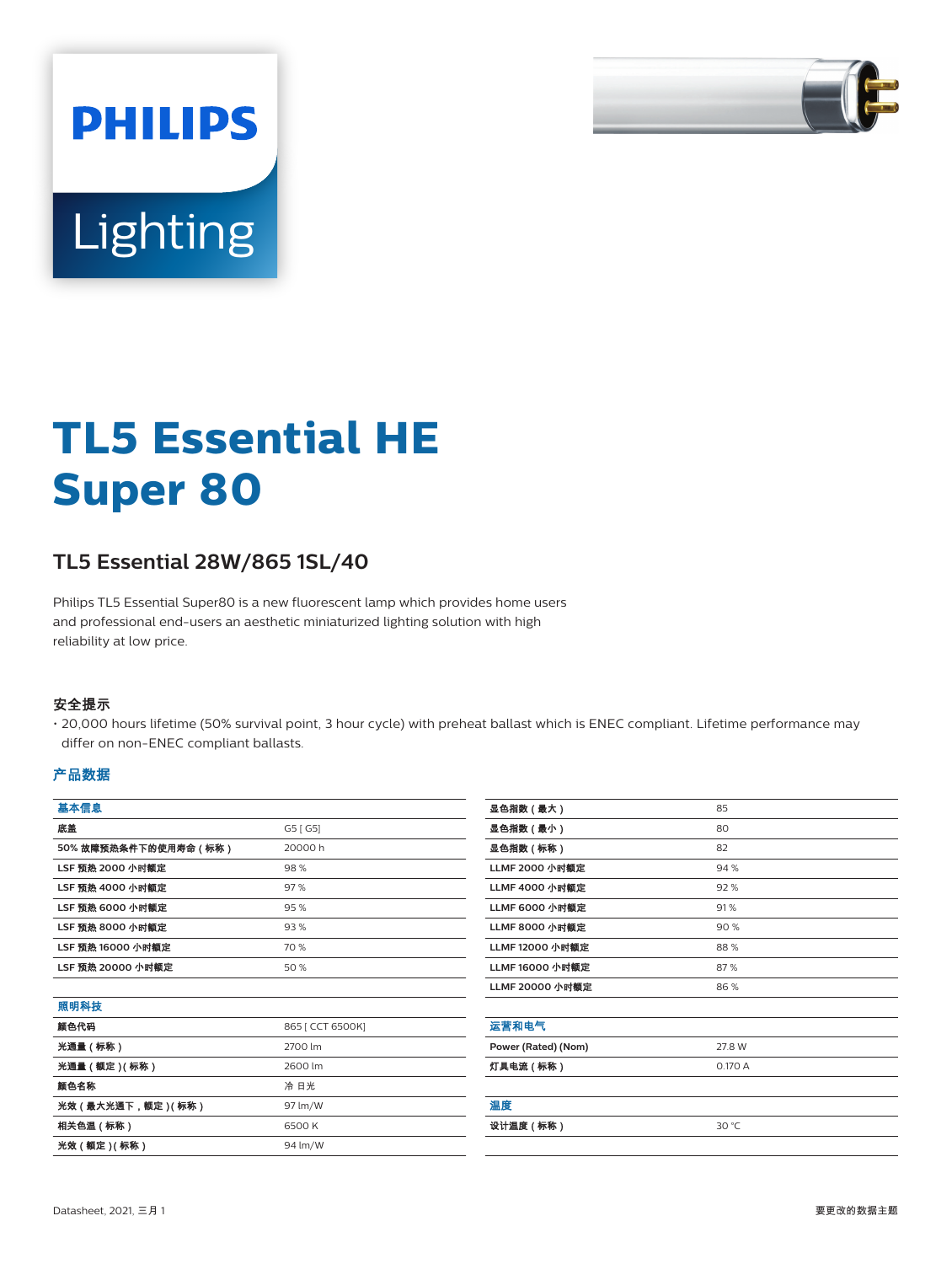## **TL5 Essential HE Super 80**

| 控制调光          |                   |
|---------------|-------------------|
| 可调光           | 否                 |
|               |                   |
| 机械和壳体         |                   |
| 灯泡外形          | T5 [ 16 mm (T5)]  |
|               |                   |
| 应用            |                   |
| 汞(Hg) 含量 (标称) | 2.0 <sub>mg</sub> |
| 能耗 kWh/1000 h | 31 kWh            |
|               |                   |
| 产品参数          |                   |
| 完整产品代码        | 692234199604700   |
|               |                   |

| 订单产品名称            | TL5 Essential 28W/865 1SL/40 |  |
|-------------------|------------------------------|--|
| EAN/UPC - 产品      | 6922341996047                |  |
| 订购代码              | 927926786560                 |  |
| SAP 计算器 - 每个包中的数量 | 1                            |  |
| 计算器 - 每个外包装箱中的包数  | 40                           |  |
| SAP 材料            | 927926786560                 |  |
| SAP 净重(每件)        | 0.096 kg                     |  |

#### 二维绘图



| Product               | $D(max)$ A (max)                                | $B(max)$ $B(min)$ | C (max) |
|-----------------------|-------------------------------------------------|-------------------|---------|
| TL5 Essential 28W/865 | 17.0 mm 1149.0 mm 1156.1 mm 1153.7 mm 1163.2 mm |                   |         |
| 1SL/40                |                                                 |                   |         |

**TL5 Essential 28W/865 1SL/40**

#### 光度数据



**LDPO\_TL5ESS8\_ESS\_865-Spectral power distribution Colour**